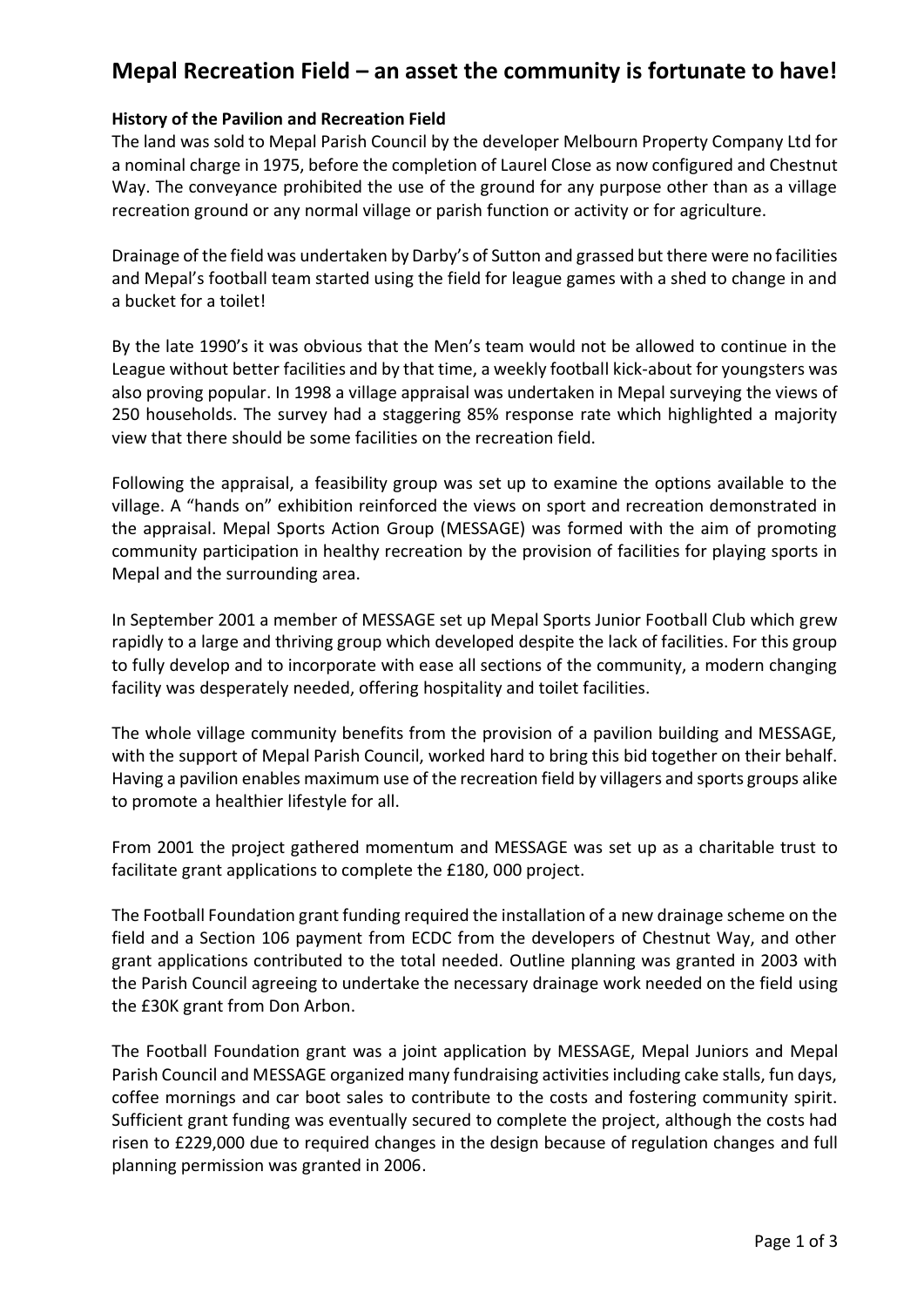Finally, after 6 years of planning, liaising, fund raising and jumping through hoops to convince the big funders, in January 2007 building work started on the Mepal Pavilion and the project was completed with an opening ceremony in July 2007.

## **Drainage Issues on the pitches – a bumpy start!**

By November 2009 it became clear that all was not well with the new drainage scheme installed on the field with the drainage lines sinking in many places. Although possible remedial solutions were investigated, and some remedial work undertaken it became harder to retain the focus needed to have the required regular maintenance in place to resolve the issue. By 2016 only one small juniors pitch located at the Laurel Close end of the field was fully useable.

In 2015 the Parish Council had arranged for an investigation to be carried out with a final report explaining that there was a compacted layer sitting below the surface that was effectively capping the drains and that an intensive programme of aeration and decompaction was required. The first remedial attempt was not successful, and no further maintenance was commissioned whilst the Parish Council tried to establish the reasons for the failure. Unfortunately, after a further inspection in 2016 the sports surface specialist engaged suggested that the sand used to fill the drain lines had destroyed the grass structure thus exacerbating the problem. He also commented that the lack of an adequate attenuation pond was a contributing factor and stated that a minimum of twice yearly vertidraining and topping up with re-seeding to establish a proper grass 'carpet' over the drain line was essential in the early years. He advised that a committed maintenance programme is necessary for at least the first 3 years after any new drainage system is installed to establish a successful carpet of grass.

At the end of 2016 because the Parish Council were unable to find a contractor to carry out any further work, this resulted in a decision that football games could no longer be played on the pitch with the sad loss of Mepal Juniors in 2018 and in December 2019, Mepal Sports Seniors reluctantly decided that the lack of a home base meant they had to withdraw from the Cambs league until they had a more local pitch to play on.

## **Parish Council decision to use the earmarked reserves to resolve the drainage issues**

In 2019, the Parish Council resolved to use the money held in the reserves account together with a grant application to Mick George to carry out the required remedial work and fully committed to the project to return the recreation ground to a suitable condition for all sport and activity. This project was delayed by the Coronavirus pandemic, but the work started in September of 2020. It should be noted that the project was entirely funded out of money that was already earmarked and had been held by the Parish Council for several years for this specific purpose plus an additional grant. These earmarked reserves were not allowed to be used for general annual parish maintenance. This starts a committed programme to restore football and broaden the use of the field to the wider community for sporting activity.

We have plenty of fields and open spaces around the village but what we need are spaces that are suitable for sports and other activities. We want to be able to restore the family fun days and have areas that residents can hire out for children's parties and other community activities that require the use of an open space. This is not expected to be a quick fix and will require our commitment to ensure a successful conclusion.